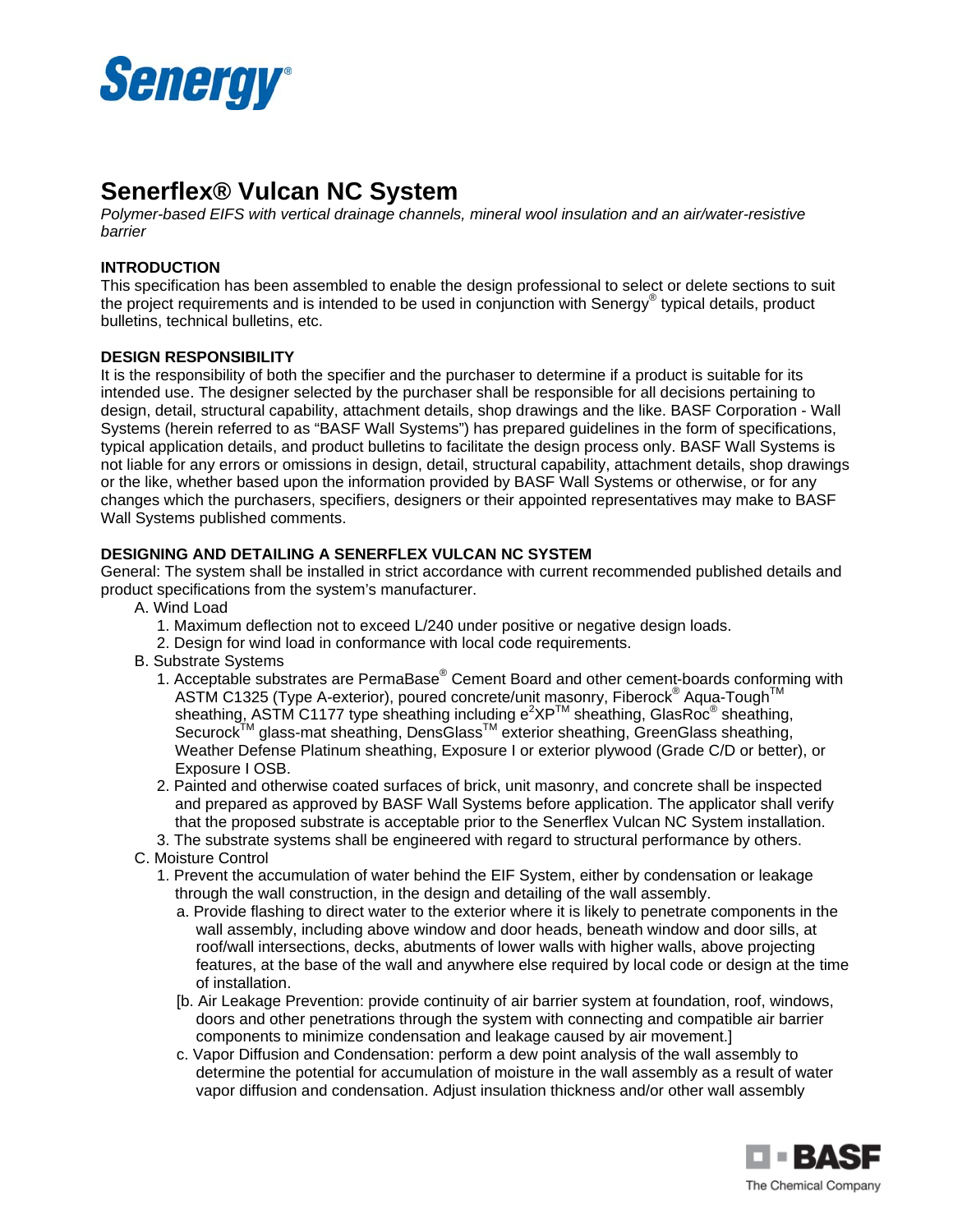components accordingly to minimize the risk of condensation. Avoid the use of vapor retarders on the interior side of the wall in warm, humid climates.

- D. System Joints
	- 1. Expansion joints in the system are required at building expansion joints, at prefabricated panel joints, floor lines of wood frame construction, where substrates change and where structural movement is anticipated. It is the sole responsibility of the project design team, including the architect, engineer, etc., to ultimately determine specific expansion joint placement, width and design. Detail specific locations in construction drawings.
	- 2. Sealant joints are required at all penetrations through the Senerflex Vulcan NC (windows, doors, etc.)
	- 3. Specify compatible closed cell backer rod and acceptable sealant that has been evaluated in accordance with ASTM C 1382, "Test Method for Determining Tensile Adhesion Properties of Sealants When Used in Exterior Insulation and Finish System (EIFS) Joints," and that meets minimum 50% elongation after conditioning.
	- 4. The system must be properly terminated (back-wrapped a min. of 2", properly sealed, flashed) at all penetrations, lighting fixtures, electrical outlets, hose bibs, dryer vents, etc.
- E. Grade Condition
	- 1. The Senerflex Vulcan NC System is not intended for use below grade or on surfaces subject to continuous or intermittent immersion in water or hydrostatic pressure. Ensure a minimum 8" (203.2 mm) clearance above grade or as required by code, a minimum 1" (25.4 mm) clearance above finished grade (sidewalk/concrete flatwork).
- F. Trim, Projecting Architectural Features

**(NOTE TO SPECIFIER: Installation of the Senergy Wall System outside the slope guidelines referenced in this specification may still qualify for a standard warranty; however, increased maintenance and premature deterioration of the system shall be expected and any deleterious affects caused by the lack of slope will not be the responsibility of BASF Wall Systems. The design professional has the option to build according to his/her project needs. The design professional must also consider geography, climate, building orientation, wall orientation and adjacent building components when designing with EIFS. The slope guidelines referenced below are provided to offer assistance to the owner and/or design professional. Final design of any building is the responsibility of the design professional.)** 

- 1. Minimum slope for all projections shall be 6:12 (27º) with a maximum length of 30.5 cm (12") [e.g. 15 cm in 30.5 cm (6" in 12")]. Increase slope for northern climates to prevent accumulation of ice/snow on the surface.
- 2. Senergy Wall Systems were designed and tested to be applied to vertical surfaces. As the slope of the wall system application decreases, the chance for premature deterioration of any wall system increases.
- 3. Low sloping EIFS conditions are subject to more extreme heat. Low sloped areas are known to produce an increase in wall surface temperature. This design can lead to accelerated weathering of the low sloped surface.
- G. Coordination with other trades
	- 1. Evaluate adjacent materials such as windows, doors, etc. for conformance to manufacturer's details. Adjacent trades shall provide scaled shop drawings for review.
	- 2. Air Seals at any joints/gaps between adjoining components (penetrations, etc.) are of primary importance to maintain continuity of an air barrier system and must be considered by the design professional in the overall wall assembly design. Install air seals between the primary Air/Water Resistive barrier and other wall components (penetrations, etc.) in order to maintain continuity of an air barrier system.
	- 3. Provide site grading such that Senerflex Vulcan NC System terminates a minimum of 8" (203 mm) above finished grade or as required by code.
	- 4. Provide protection of rough openings in accordance with *Senergy® Moisture Protection Guidelines for Senerflex Wall Systems* bulletin before installing windows, doors, and other penetrations through the wall.
	- 5. Install copings and sealant immediately after installation of the Senerflex Vulcan NC System and when Senergy coatings are completely dry.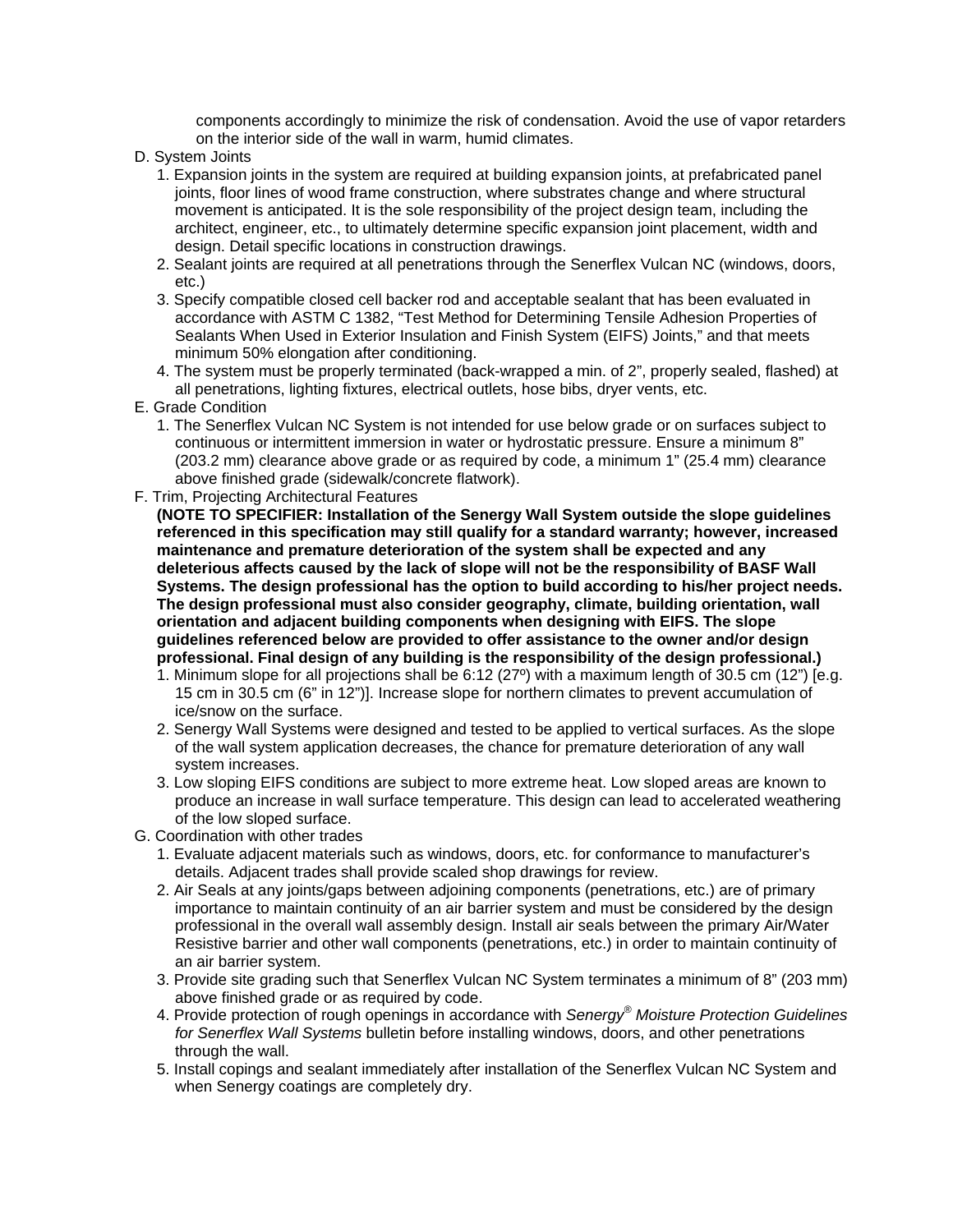## **TECHNICAL INFORMATION**

Consult BASF Wall Systems' Technical Services Department for specific recommendations concerning all other applications. Consult the Senergy website, www.senergy.basf.com, for additional information about products and systems and for updated literature.

## **PART 1 - GENERAL**

## **1.01 SECTION INCLUDES**

- A. Refer to all project drawings and other sections of this specification to determine the type and extent of work therein affecting the work of this section, whether or not such work is specifically mentioned herein.
- B. Senerflex Vulcan NC System: Composite wall Exterior Insulation and Finish System consisting of Adhesive, mineral wool insulation, Base Coat, Reinforcing Mesh, and Finish Coat applied over an air/water resistive barrier
- C. Senergy products are listed in this specification to establish a standard of quality. Any substitutions to this specification shall be submitted to and receive approval from the Architect at least 10 days before bidding. Proof of equality shall be borne by the submitter.
- D. The system type shall be Senerflex Vulcan NC System as manufactured by BASF Corporation Wall Systems, Jacksonville, Florida, herein after referred to as "BASF Wall Systems".

### **NOTE TO SPECIFIER: Items in brackets indicate a system option or choice of options. Throughout the specification, delete those which are not required or utilized. Contact BASF Wall Systems Technical Service Department for further assistance.**

## **1.02 RELATED SECTIONS**

- A. Section 03 00 00 Concrete substrate
- B. Section 04 00 00 Masonry substrate
- C. Section 05 40 00 Cold-formed metal framing
- D. Section 06 11 00 Wood framing
- E. Section 06 16 00 Sheathing
- F. Section 07 27 00 Air barriers
- G. Section 07 62 00 Sheet metal flashing and trim
- H. Section 07 65 00 Flexible flashing
- I. Section 07 90 00 Joint protection
- J. Section 08 00 00 Openings
- K. Section 09 22 00 Supports for plaster and gypsum board
- L. Section 09 22 16 Non-structural metal framing
- M. Section 09 29 00 Gypsum board

## **1.03 DEFINITIONS**

- A. Exterior Insulation and Finish System: Exterior assembly comprised of Adhesive, rigid insulation, Base Coat, Reinforcing Mesh, and Finish Coat.
- B. Class PB Systems: A class of EIFS where the Base Coat varies in thickness depending upon the number of layers or thickness of Reinforcing Mesh. The reinforcing material is glass fiber mesh, which is embedded into the Base Coat at the time of installation. The Base Coat shall be applied so as to achieve Reinforcing Mesh embedment with no Reinforcing Mesh color visible, nominal thickness of 1.6 mm (1/16"). Protective Finish Coats, of various thicknesses, in a variety of textures and colors, are applied over the Base Coat.

## **1.04 SUBMITTALS**

- A. Submit under provisions of Section [01 33 00]
- B. Product Data: Provide data on Senerflex Vulcan NC System materials, product characteristics, performance criteria, limitations and durability.
- C. Samples: Submit [two] [ x ] [millimeter] [inch] size samples of Senerflex Vulcan NC System illustrating Finish Coat color and texture range.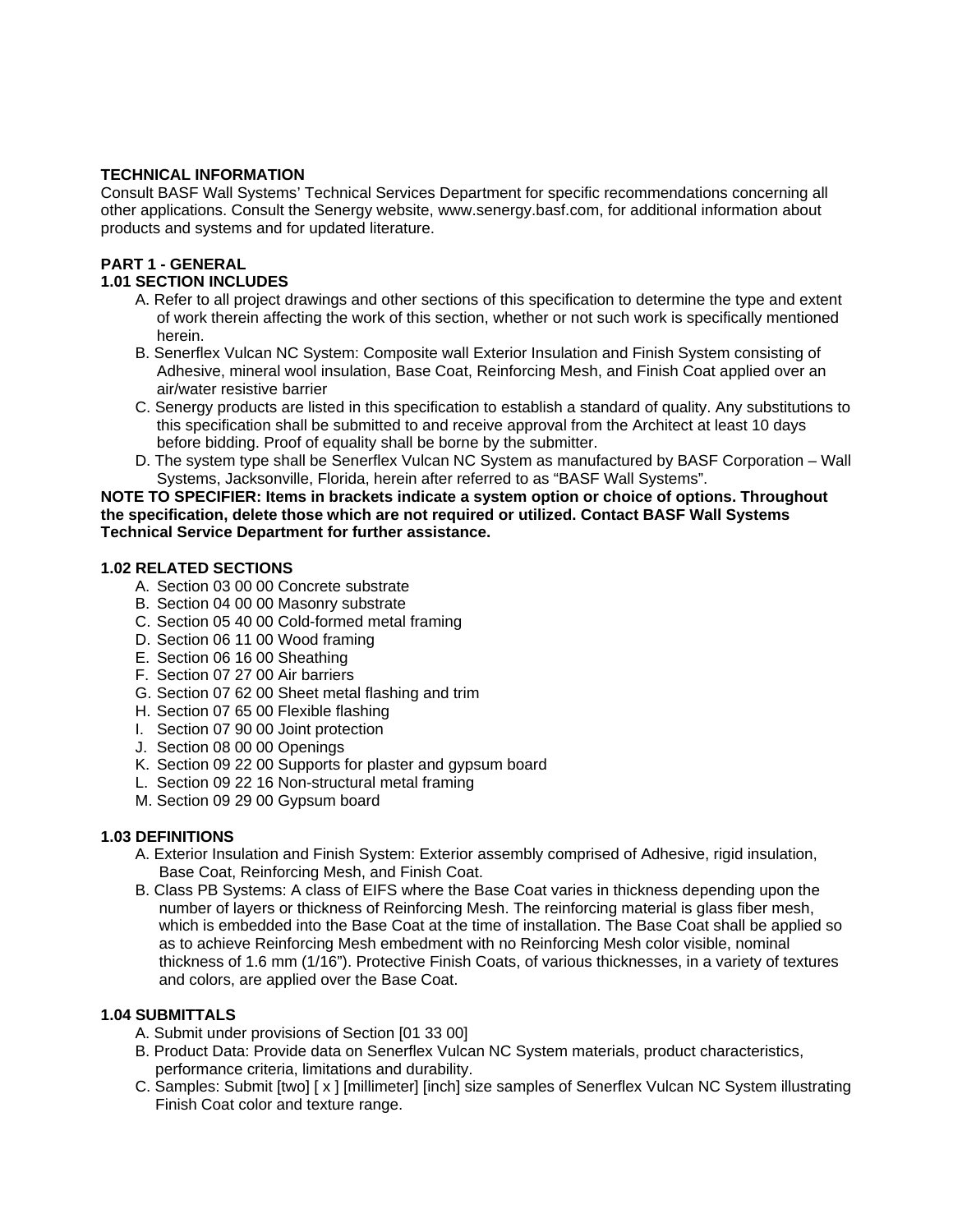- D. Certificate: System manufacturer's approval of applicator.
- E. Sealant: Sealant manufacturer's certificate of compliance with ASTM C1382.
- F. System manufacturer's product literature which indicates preparation required, storage, installation techniques, jointing requirements and finishing techniques.

## **1.05 QUALITY ASSURANCE**

- A. Manufacturer: More than 10 years in the EIFS industry, with more than 1000 completed EIFS projects.
- B. Applicator: Approved by BASF Wall Systems in performing work of this section.
- C. Regulatory Requirements: Conform to applicable code requirements for exterior insulation and finish system.
- D. Field Samples
	- 1. Provide under provisions of Section [01 43 36] [01 43 39].
	- 2. Construct one field sample panel for each color and texture, [ x ] [meters] [feet] in size of system materials illustrating method of attachment, surface Finish color and texture.
	- 3. Prepare each sample panel using the same tools and techniques to be used for the actual application.
	- 4. Locate sample panel where directed.
	- 5. Accepted sample panel [may] [may not] remain as part of the work.
	- 6. Field samples shall be comprised of all wall assembly components including substrate, Air/Water Resistive barrier, insulation board, Base Coat, Reinforcing Mesh, primer (if specified), Finish Coat, and typical sealant/flashing conditions.

## **1.06 DELIVERY, STORAGE AND HANDLING**

- A. Deliver, store and handle products under provisions of Section [01 65 00] [01 66 00] [ ].
- B. Deliver Senerflex Vulcan NC System materials in original unopened packages with manufacturer's labels intact.
- C. Protect Senerflex Vulcan NC System materials during transportation and installation to avoid physical damage.
- D. Store Senerflex Vulcan NC System materials in cool, dry place protected from exposure to moisture and freezing.
- E. Store at no less than 4°C/40°F (10°C/50°F for AURORA STONE, TC-100, ALUMINA and BOREALIS Finish). Store insulation boards flat and protected from direct sunlight and extreme heat.
- F. Store Senerflex Vulcan NC System Reinforcing Mesh, SHEATHING FABRIC and SENERFLASH™/SENERWRAP flexible flashing in cool, dry place protected from exposure to moisture.

## **1.07 PROJECT/SITE CONDITIONS**

- A. Do not apply Senerflex Vulcan NC System in ambient temperatures below 4°C/40°F (10°C/50°F for AURORA STONE, TC-100, ALUMINA and BOREALIS Finish).
- B. Provide properly vented, supplementary heat during installation and drying period when temperatures less than 4°C/40°F (10°C/50°F for AURORA STONE, TC-100, ALUMINA and BOREALIS Finish) prevail.
- C. Do not apply Senerflex Vulcan NC System materials to frozen surfaces.
- D. Maintain ambient temperature at or above 4°C/40°F (10°C/50°F for AURORA STONE, TC-100, ALUMINA and BOREALIS Finish) during and at least 24 hours after Senerflex Vulcan NC System installation and until dry.

## **1.08 SEQUENCING AND SCHEDULING**

- A. Coordinate and schedule installation of Senerflex Vulcan NC System with related work of other sections.
- B. Coordinate and schedule installation of trim, flashing, and joint sealers to prevent water infiltration behind the system.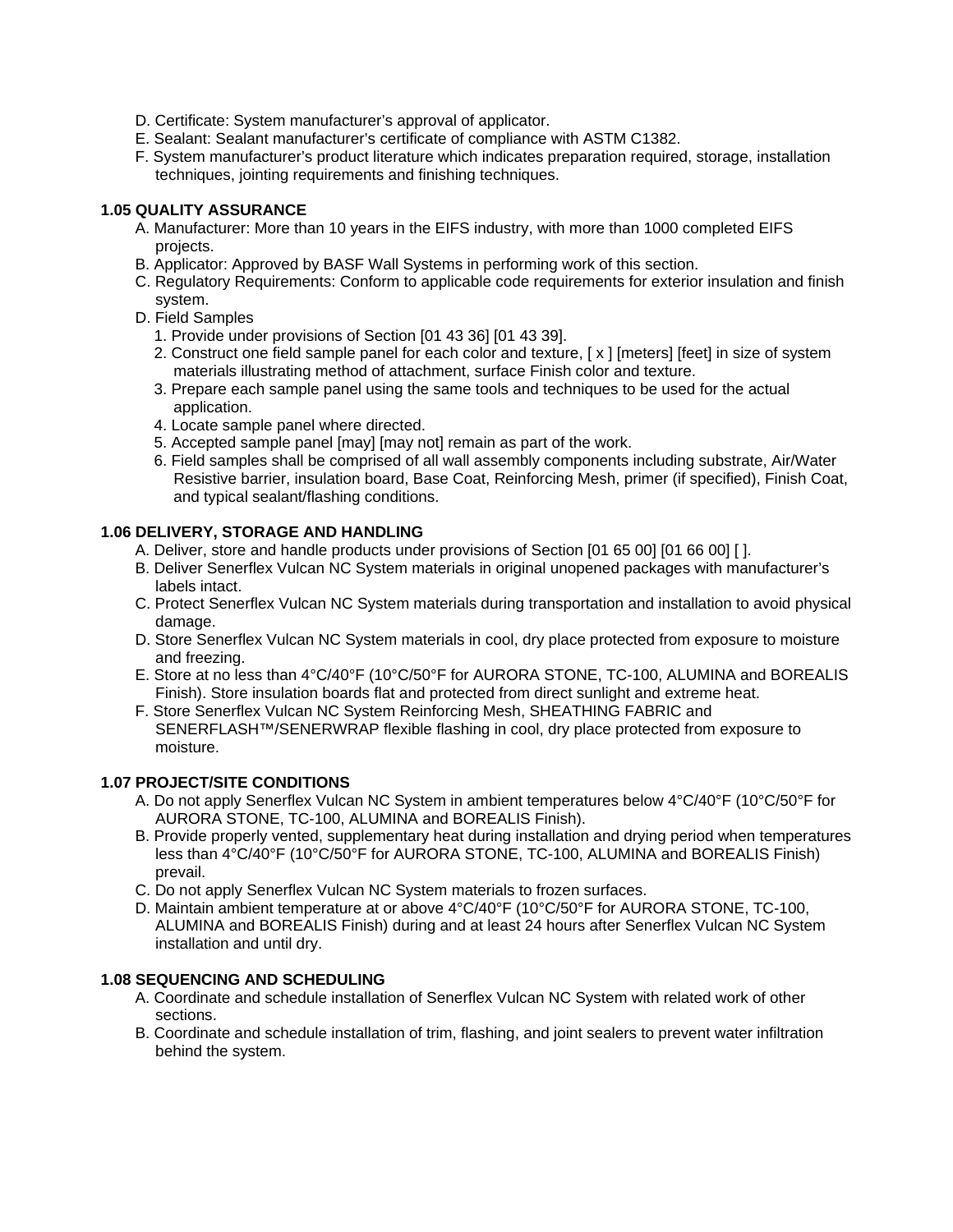## **1.09 WARRANTY**

- A. Provide BASF Wall Systems five-year limited materials warranty for Senerflex Vulcan NC System installations under provisions of Section [01 70 00].
	- 1. Comply with BASF Wall Systems project review requirements and notification procedures to assure qualification for warranty.

# **PART 2 - PRODUCTS**

## **2.01 MANUFACTURERS**

Senerflex® Vulcan NC System (Class PB System) manufactured by BASF Wall Systems.

### **2.02 MATERIALS**

**NOTE TO SPECIFIER: Keep only the products in this section which will be incorporated in the Senergy Vulcan NC System. Delete those not to be utilized.** 

A. Air/Water Resistive Barrier:

**NOTE TO SPECIFIER: Select SENERSHIELD**® **and/or SENERSHIELD-R**® **(most typically one or the other) in section 1 and one or more of the corresponding components listed in section 2. Delete those not utilized.** 

- 1. [SENERSHIELD<sup>®</sup>: 100% acrylic-based, fiber-reinforced Air/Water Resistive Barrier that is field mixed with Type I or Type II Portland cement.]
- OR -

[SENERSHIELD-R<sup>®</sup>: ready-mixed, flexible Air/Water Resistive Barrier.]

- 2. [a. FLASHING PRIMER: water-based primer for use prior to application of SENERFLASH™ on all acceptable surfaces.
	- b. SENERFLASH™: 30-mil thick, self-sealing, self-healing composite membrane of polyester fabric and rubberized asphalt. Compatible with SENERSHIELD or SENERSHIELD-R Air/Water Resistive Barrier.]
	- [c. Senergy® SELF-ADHERING MESH TAPE 4: 100 mm (4") balanced, open weave glass fiber reinforcing mesh with adhesive; twisted multi-end strands treated for compatibility with system components for use with SENERSHIELD.]
	- [d. FLEXGUARD 4 Mesh: 100 mm (4") balanced, open weave glass fiber Reinforcing Mesh; twisted multi-end strands treated for compatibility with system components for use with SENERSHIELD.]
	- [e. 4" SHEATHING FABRIC: 100 mm (4") spunbonded non-woven reinforced polyester web for use with SENERSHIELD-R.]
- B. Adhesives/Base Coats
	- 1. ALPHA DRY Base Coat: Dry-mix base coat containing Portland cement; manufactured by BASF Wall Systems.

### **NOTE TO SPECIFIER: Portland cement is not used with Senershield-R or Alpha Dry Base Coat.**

[C. Portland cement: Conform to ASTM C150, Type I, II, or I/II, grey or white; fresh and free of lumps.] D. Water: Clean and potable without foreign matter.

- 
- E. Insulation Board: mineral wool insulation:
	- [1. Roxul<sup>®</sup> Lamella strip boards, 152 x 1220 mm (6 in x 48 in), with a nominal density of 6.0 lb./ft<sup>3</sup> (96 kg/m<sup>3</sup>), tested per CAN/ULC S114 (ASTM E136) – noncombustible; CAN/ULC S102 (ASTM E84) – flame spread less than 25]
	- [2. Slab type insulation, 610 x 1220 mm (24 in x 48 in), having a minimum density of 8.0 lb/ft<sup>3</sup> (128 kg/m<sup>3</sup>). RockBoard 80 by Roxul, or 1210CR by Fibrex, tested per CAN/ULC S114 (ASTM E136) – noncombustible; CAN/ULC S102 (ASTM E84) – flame spread less than 25]
- F. Mechanical fasteners
	- 1. ULP-302 by Wind-Lock Corp high density plastic washers, 44 mm (1 ¾ inches) in diameter, used in combination with corrosion resistant screws that are suitable for the substrate.
- G. Senergy Reinforcing Mesh: Balanced, open weave glass fiber reinforcing mesh; twisted multi-end strands treated for compatibility with Senerflex Vulcan NC System components. **NOTE TO SPECIFIER: Select required mesh; delete those that are not to be utilized.** 
	- 1. FLEXGUARD 4: standard weight, 4 oz.]
	- [2. INTERMEDIATE 6: standard/medium weight, 6 oz.]
	- [3. INTERMEDIATE 12: intermediate weight, 12 oz.]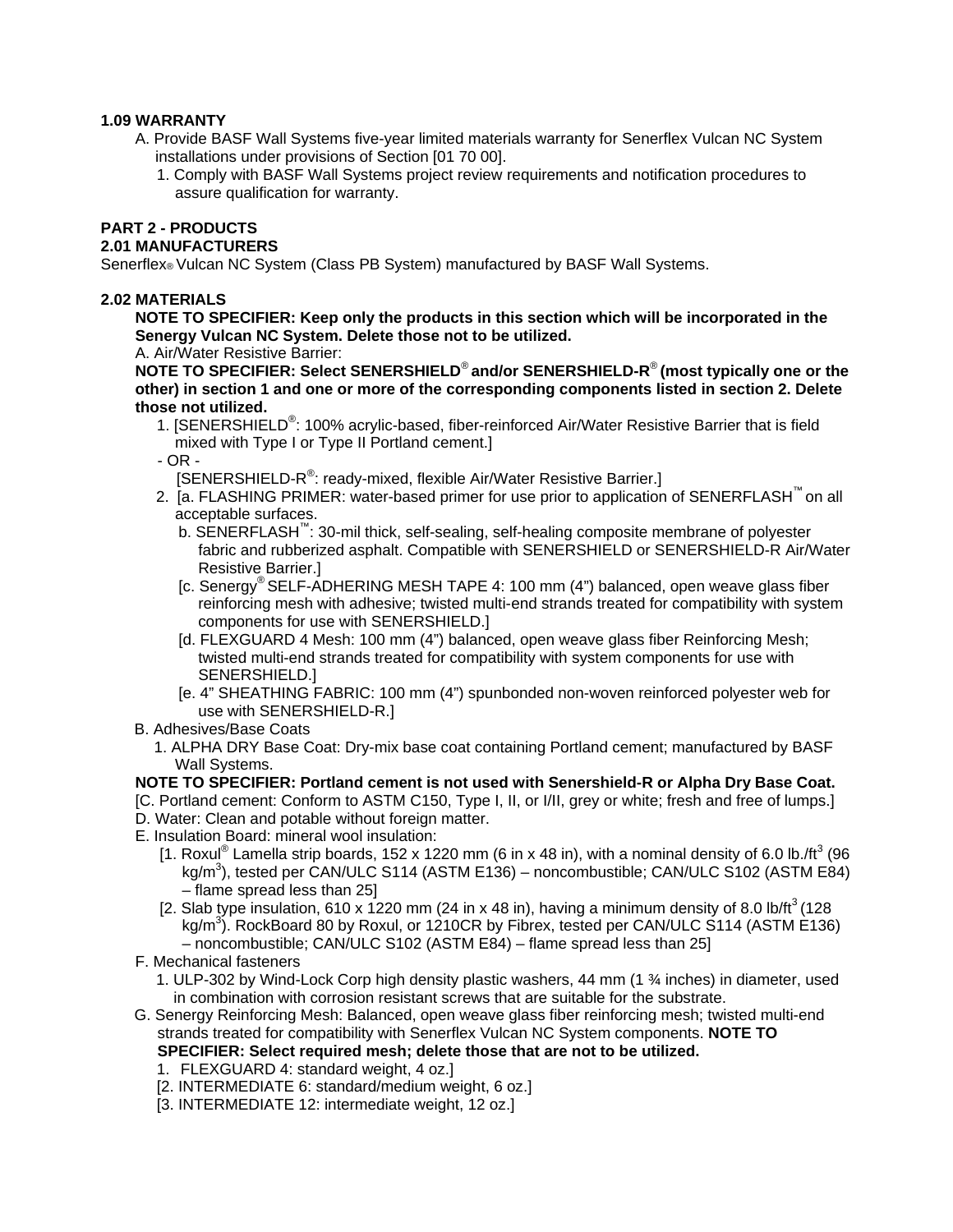- [4. STRONG 15: heavy weight, 15 oz. used only in combination with Flexguard 4 or Intermediate 6.]
- [5. HI-IMPACT 20: heavy weight, 20 oz. used only in combination with Flexguard 4 or Intermediate 6.]
- [6. CORNER MESH: Intermediate weight, pre-marked for easy bending, for reinforcing at exterior corners.]
- [H. [ASAP]: 100% acrylic-based coating; as manufactured by BASF Wall Systems.]
- [I. [COLOR COAT]: 100% acrylic-based coating; as manufactured by BASF Wall Systems.]
- [J. TINTED PRIMER: 100% acrylic-based primer; color to closely match the selected Senergy® Finish Coat color; manufactured by BASF Wall Systems.]
- K. Senergy Finish Coat:

### **NOTE TO SPECIFIER: Select one of the following finish types and textures. Delete those that are not to be utilized.**

- 1. [SENERFLEX 100% acrylic polymer based finish; air cured, compatible with Base Coat; Finish color; color [ ] as selected; Finish texture [CLASSIC] [FINE] [TEXTURE] [COARSE] [SAHARA] [BELGIAN LACE] [ENCAUSTO VERONA] [METALLIC] [BOREALIS] [AURORA TC-100]  $[ALURORA$  STONE]  $[ALUMINA<sup>TM</sup>]$  as scheduled; as manufactured by BASF Wall Systems.] - OR -
- 1. [SILCOAT<sup>®</sup>] Finish: Siliconized acrylic emulsion finish coat; air cured, Finish color factory-mixed; color [ ] selected; Finish texture [CLASSIC] [FINE] [TEXTURE] [SAHARA] [BELGIAN LACE] as scheduled; as manufactured by BASF Wall Systems.]
- [L. BASF Wall System's AnticoGlaze™: 100% acrylic stain, manufactured by BASF Wall Systems.]

## **2.03 ACCESSORIES**

A. Window/Door Drip Edge: Rigid polyvinyl chloride (PVC), UV resistant for exterior use, with a drip edge, as furnished by Plastic Components, Inc. or equal. Accessories shall conform to ASTM D1784-97, C1063-99 and D4216-99.

## **PART 3 - EXECUTION**

## **3.01 EXAMINATION**

- A. Verify project site conditions under provisions of Section [01 00 00] [ ].
- B. Walls
	- 1. Substrates
		- a. Trowel applied Air/Water Resistive barrier acceptable substrates: PermaBase® brand cement board (or other ASTM C1325 Type A Exterior approved cement boards), poured concrete/unit masonry, Fiberock® Aqua-Tough™ sheathing, ASTM C1177 type sheathing including e<sup>2</sup>XP<sup>™</sup> sheathing, GlasRoc® sheathing, Securock™ glass-mat sheathing, DensGlass™ exterior sheathing, GreenGlass sheathing, Weather Defense Platinum sheathing, gypsum sheathing (ASTM C79/C1396). Consult the BASF Wall Systems Technical Services Department for all other applications.
		- b. Roller applied Air/Water Resistive barrier acceptable substrates: PermaBase® brand cement board (or other ASTM C1325 Type A Exterior approved cement boards), poured concrete/unit masonry, Fiberock Aqua-Tough<sup>™</sup> sheathing, ASTM C1177 type sheathing including e<sup>2</sup>XP<sup>™</sup> niasoniy, Fiberock Aqua-Tought Sheathing, No. 11. Co. 11. Government Sheathing, DensGlass<sup>TM</sup> exterior sheathing, GreenGlass sheathing, Weather Defense Platinum sheathing, gypsum sheathing (ASTM C79/C1396), Exposure 1 or exterior plywood sheathing (Grade C-D or better), Exposure 1 OSB. Consult the BASF Wall Systems Technical Services Department for all other applications.
		- c. Wall sheathing must be securely fastened per applicable building code and sheathing manufacturer's requirements.
		- d. Examine surfaces to receive Senerflex Vulcan NC System and verify that substrate and adjacent materials are dry, clean, sound, and free of releasing agents, paint, or other residue or coatings. Verify substrate is flat, free of fins or planar irregularities greater than 6.4 mm in 3 m (1/4" in 10').
	- 2. Flashings
		- a. All flashings are by others and must be installed in accordance with specific manufacturer's requirements. Where appropriate, end-dams must be provided.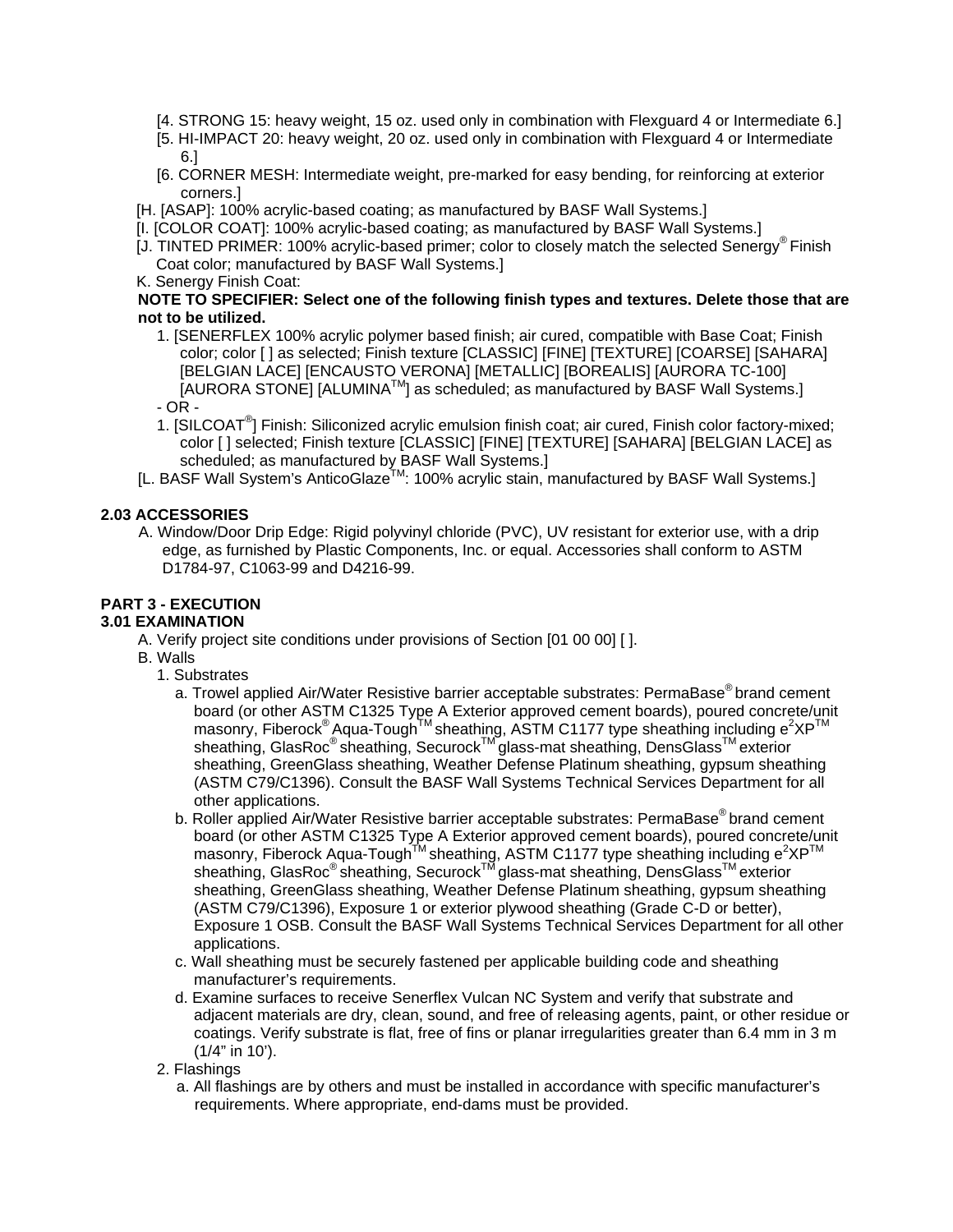- b. Openings must be flashed prior to window/door, HVAC, etc. installation. Refer to SENERFLASH<sup>™</sup> product bulletin and Senergy® Moisture Protection Guidelines for Senerflex *Wall Systems* bulletin for further information.
- c. Windows and openings shall be flashed according to design and building code requirements.
- d. Individual windows that are ganged to make multiple units require continuous head flashing and/or the joints between the units must be fully sealed.
- 3. Kick-out flashing Kick-out flashing must be installed where required. The kick-out flashing must be leak-proof and angled (min 100˚) to allow for proper drainage and water diversion.
- C. Do not proceed until all unsatisfactory conditions have been corrected.

## **3.02 PREPARATION**

- A. Protect all surrounding areas and surfaces from damage and staining during application of Senerflex Vulcan NC System.
- B. Protect finished work at end of each day to prevent water penetration.
- C. Substrate preparation: Prepare substrates in accordance with Senergy instructions.

## **3.03 MIXING**

General: No additives are permitted unless specified in product mixing instructions. Close containers when not in use. Prepare in a container and/or mixer that is clean and free of foreign substances. Do not use a container and/or mixer which has contained or been cleaned with a petroleum-based product. Clean tools and equipment with water immediately after use. Dried material can only be removed mechanically.

## **NOTE TO SPECIFIER: Keep only the products in this section which will be incorporated in the Senerflex Vulcan NC System. Delete those not to be utilized.**

- A. Air/Water Resistive Barrier
	- 1. [SENERSHIELD]
		- a. Mix SENERSHIELD with a clean, rust-free paddle and drill until thoroughly blended before adding Portland cement.
		- b. Mix one part (by weight) Portland cement with one part SENERSHIELD. Add Portland cement in small increments, mixing until thoroughly blended after each additional increment.
		- c. A small amount of clean, potable water per mixed pail (30 lbs of SENERSHIELD) may be added to adjust workability. Do not overwater.
	- 2. [SENERSHIELD-R]
		- a. Mix SENERSHIELD-R with a clean, rust-free paddle and drill until thoroughly blended. Do not add water.
- B. Senergy Base Coat
	- 1. ALPHA DRY Base Coat
		- a. Mix and prepare each bag in a 19-liter (5-gallon) pail.
		- b. Fill the container with approximately 5.6-liters (1.5-gallons) of clean, potable water.
		- c. Add ALPHA DRY Base Coat in small increments, mixing after each additional increment.
		- d. Mix ALPHA DRY Base Coat and water with a clean, rust-free paddle and drill until thoroughly blended.
		- e. Additional ALPHA DRY Base Coat or water may be added to adjust workability.
- C. Senergy [ASAP], [TINTED PRIMER], [COLOR COAT], [ANTICOGLAZE™] and [SENERFLEX], [SILCOAT® ], [ENCAUSTA VERONA] Finish Coats
	- 1. Mix the factory-prepared material with a clean, rust-free paddle and drill until thoroughly blended.
	- 2. A small amount of clean, potable water may be added to adjust workability. **Do not overwater.**
	- 3. Additives are not permitted.
	- 4. Close container when not in use.
	- 5. Clean tools and equipment with water immediately after use. Dried material can only be removed mechanically.
- D. Senergy [AURORA TC-100], [BOREALIS], [AURORA STONE] and [ALUMINA] Specialty Finish **Coats** 
	- 1. Gently mix the contents of the pail for 1 minute using a low RPM 1/2 inch drill equipped with a mixing paddle such as a Demand Twister or a Windlock B-MEW, B-M1 or B-M9.
	- 2. Additives are not permitted.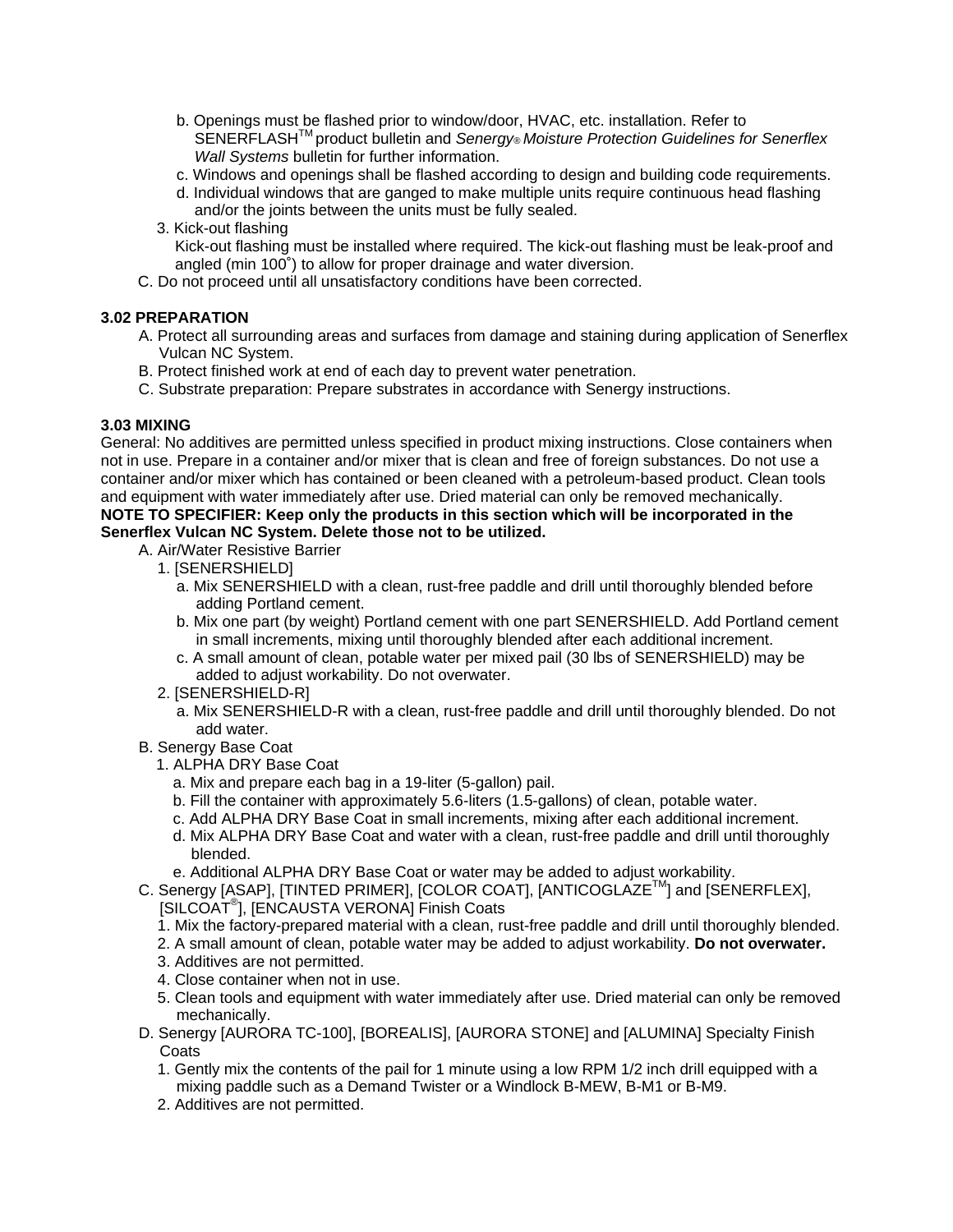- 3. Close container when not in use.
- 4. Clean tools and equipment with water immediately after use. Dried material can only be removed mechanically.

## **3.04 APPLICATION**

General: Apply Senerflex<sup>®</sup> Vulcan NC System materials in accordance with Senerflex Vulcan NC System Specifications.

- A. Accessories:
	- 1. Attach Window/Door Drip Edge level and per manufacturer's instructions.
- B. Air/Water Resistive Barrier
	- 1. All sheathing joints and windows/openings must be protected and the Air/Water Resistive barrier applied in accordance with Senergy® Moisture Protection Guidelines technical bulletin.
	- 2. Substrate shall be dry, clean, sound, and free of releasing agents, paint, or other residue or coatings. Verify substrate is flat, free of fins or planar irregularities greater than 6.4 mm in 3 m (1⁄4" in 10').
	- 3. Unsatisfactory conditions shall be corrected before application of the SENERSHIELD/ SENERSHIELD-R.
	- 4. [Apply the [FLASHING PRIMER/SENERFLASH 4 / 9] [SELF-ADHERING MESH TAPE/SENERSHIELD] [FLEXGUARD 4 Reinforcing Mesh/SENERSHIELD] in accordance with SENERSHIELD product bulletin.]

-OR -

- 4. [Apply the [4" SHEATHING FABRIC/SENERSHIELD-R] in accordance with the SENERSHIELD-R product bulletin.]
- 5. Installed materials should be checked before continuing system application.
- 6. Ensure [FLEXGUARD 4 Reinforcing Mesh/SENERSHIELD] [FLASHING PRIMER/SENERFLASH/SENERSHIELD] [SELFADHERING MESH TAPE/SENERSHIELD] [4" SHEATHING FABRIC/SENERSHIELD-R] overlaps the top flange of the starter track.
- C. Insulation Board:
	- [1. Roxul Lamella
		- a. Ensure fiber orientation is perpendicular to the substrate
		- b. Begin at base of wall with firm, temporary support or spacer.
		- c. Apply lamella horizontally in a running bond pattern.
		- d. Pre-cut lamella to fit openings and projections. Lamella must be a single piece around corners of openings. Stagger vertical joints and corners. Stagger lamella and sheathing board joints.
		- e. Apply mixed ALPHA DRY Base Coat to entire surface of lamella using a stainless steel trowel with 13 mm x 13 mm (1/2"x 1/2") notches spaced 50 mm (2") apart. Ribbons of adhesive must be applied parallel to the 152 mm (6") dimension of the lamella to ensure they are vertical when the lamella is applied to the substrate.
		- f. Immediately set lamella into place and apply pressure over entire surface to ensure positive uniform contact and high initial grab. Do not slide lamella into place. Do not allow Base Coat to dry prior to installing.
		- g. Abut all joints tightly and ensure overall flush level surface.
		- h. Check adhesion periodically by removing lamella prior to set. Properly installed lamella will be difficult to remove and Senerflex Adhesive/Base Coat will be adhered to both the SENERSHIELD/SENERSHIELD-R and the lamella.
		- i. Install 2 mechanical fasteners through lamella into the framing or structural substrate in each piece of insulation in the first course and every fourth course after
		- i. Allow application of lamella to dry (normally 8 to 10 hours) prior to application of Base Coat/Reinforcing Mesh.]
	- [1. Slab type insulation
		- a. Begin at base of wall with firm, temporary support or spacer.
		- b. Apply insulation board horizontally in a running bond pattern.
		- c. Pre-cut insulation board to fit openings and projections. Insulation board must be a single piece around corners of openings. Stagger vertical joints and corners. Stagger insulation board and sheathing board joints.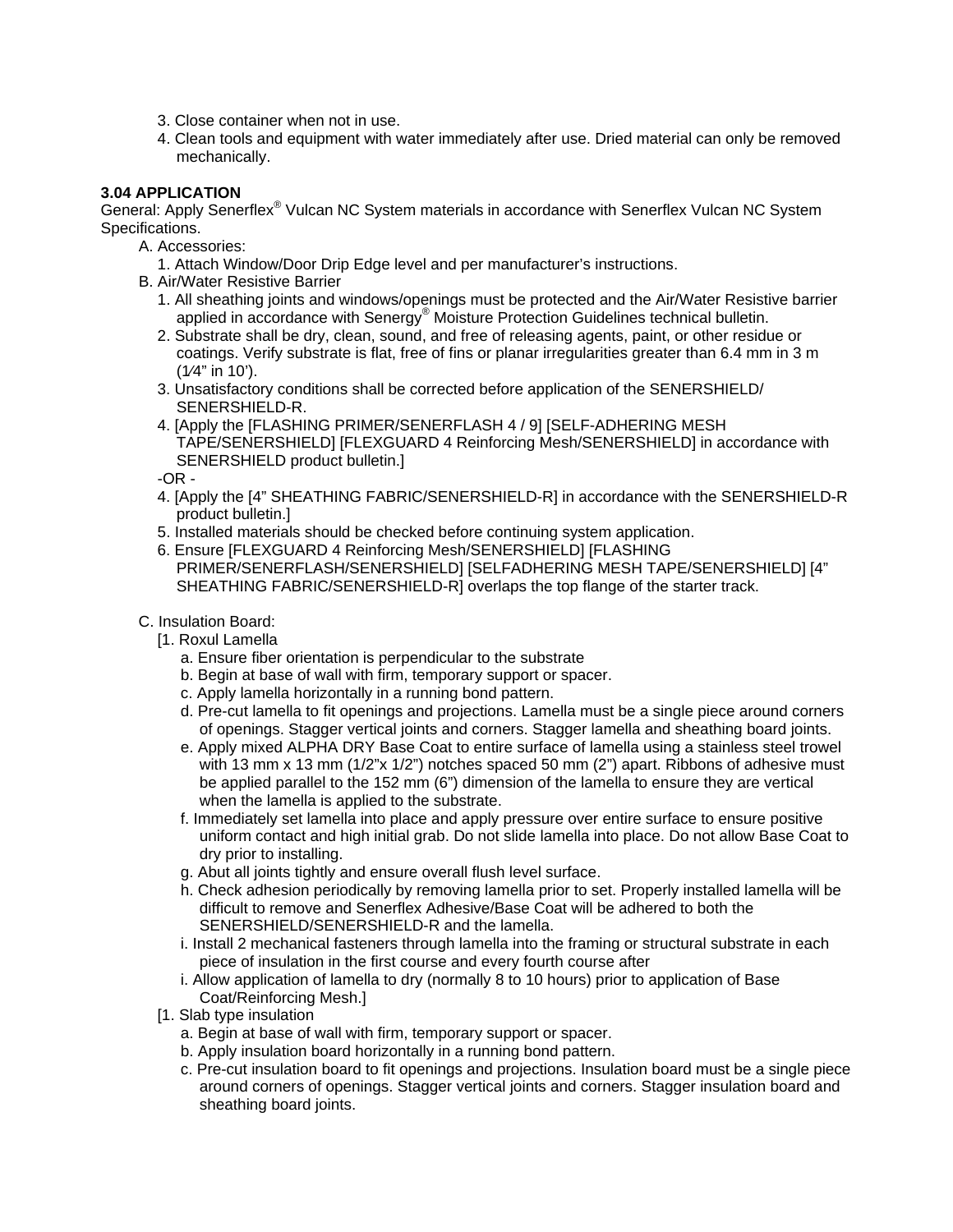- d.. Apply mixed ALPHA DRY Base Coat to entire surface of insulation board using a stainless steel trowel with 13 mm x 13 mm (1/2"x 1/2") notches spaced 50 mm (2") apart. Ribbons of adhesive must be applied parallel to the 610 mm (24") dimension of the insulation board to ensure they are vertical when the insulation board is applied to the substrate.
- e. Immediately set insulation board into place and apply pressure over entire surface to ensure positive uniform contact and high initial grab. Do not slide insulation board into place. Do not allow Base Coat to dry prior to installing.
- f. Abut all joints tightly and ensure overall flush level surface.
- g. Check adhesion periodically by removing insulation board prior to set. Properly installed insulation board will be difficult to remove and Senerflex Adhesive/Base Coat will be adhered to both the SENERSHIELD/SENERSHIELD-R and the insulation board.
- h. Install mechanical fasteners through insulation board after adhesive application and after reinforced base coat application.
- i. Install mechanical fasteners at not more than 300 mm (12") o.c. vertically and 400 mm (16") o.c. horizontally, or at a spacing equivalent to the spacing of building framing members.
- j. Install fasteners along termination points within 150 mm (6") of the edge and spaced not more than 300 mm (12") o.c.
- k. Where installation occurs over frame construction, ensure fasteners are installed into the framing members.
- l. Install 50% of the fasteners after adhesive application of the insulation board and the remaining 50% of the fasteners after the installation of the initial reinforced base coat.
- m. Install fasteners to a depth to leave the anchor plate flush or slightly recessed from the surface of the insulation, maximum recess of 1.6 mm (1/16").
- D. Senergy<sup>®</sup> Base Coat/Reinforcing Mesh: Base Coat shall be applied so as to achieve Reinforcing Mesh embedment with no Reinforcing Mesh color visible.

## **NOTE TO SPECIFIER: Indicate on drawings the required locations of standard, medium and high or ultra high impact reinforcing mesh.**

- [1. Senergy CORNER MESH
	- a. Install CORNER MESH at corners.
	- b. Apply CORNER MESH prior to application of Reinforcing Mesh.
	- c. Cut CORNER MESH to workable lengths.
	- d. Apply mixed ALPHA DRY Base Coat to insulation board at outside corners using a stainless steel trowel.
	- e. Immediately place CORNER MESH against the wet Base Coat and embed the CORNER MESH into the Base Coat by troweling from the corner; butt edges and avoid wrinkles.
	- f. After Base Coat is dry and hard, apply a layer of FLEXGUARD 4, INTERMEDIATE 6 or 12 Reinforcing Mesh over the entire surface of the CORNER MESH in accordance with 3.04 C.2.]
- 2. Standard Impact or Medium Impact Resistance Reinforcing Mesh.
	- a. Install [FLEXGUARD 4] [INTERMEDIATE 6] [INTERMEDIATE 12] where indicated on drawings.
	- b. Apply mixed ALPHA DRY Base Coat to entire surface of insulation board with a stainless steel trowel to embed the Reinforcing Mesh.
	- c. Immediately place [FLEXGUARD 4] [INTERMEDIATE 6] [INTERMEDIATE 12] Reinforcing Mesh against wet Base Coat and embed the Reinforcing Mesh into the Base Coat by troweling from the center to the edges.
	- d. Lap Reinforcing Mesh 64 mm (2 1⁄2") minimum at edges.
	- e. Ensure Reinforcing Mesh is continuous at corners, void of wrinkles and embedded in Base Coat so that no Reinforcing Mesh color is visible.
	- f. If required, apply a second layer of Base Coat to achieve total nominal Base Coat/Reinforcing Mesh thickness of 1.6 mm (1/16").
	- g. Allow Base Coat with embedded Reinforcing Mesh to dry hard (normally 8 to 10 hours).
- [3. High Impact or Ultra High Impact Resistance Reinforcing Mesh

## **NOTE TO SPECIFIER: Where High Impact or Ultra High Impact is specified, Flexguard 4 or Intermediate 6 must be specified also.**

a. Install [INTERMEDIATE 12 & FLEXGUARD 4] [INTERMEDIATE 12 & INTERMEDIATE 6] [STRONG 15 & FLEXGUARD 4] [STRONG 15 & INTERMEDIATE 6] [HI-IMPACT 20 &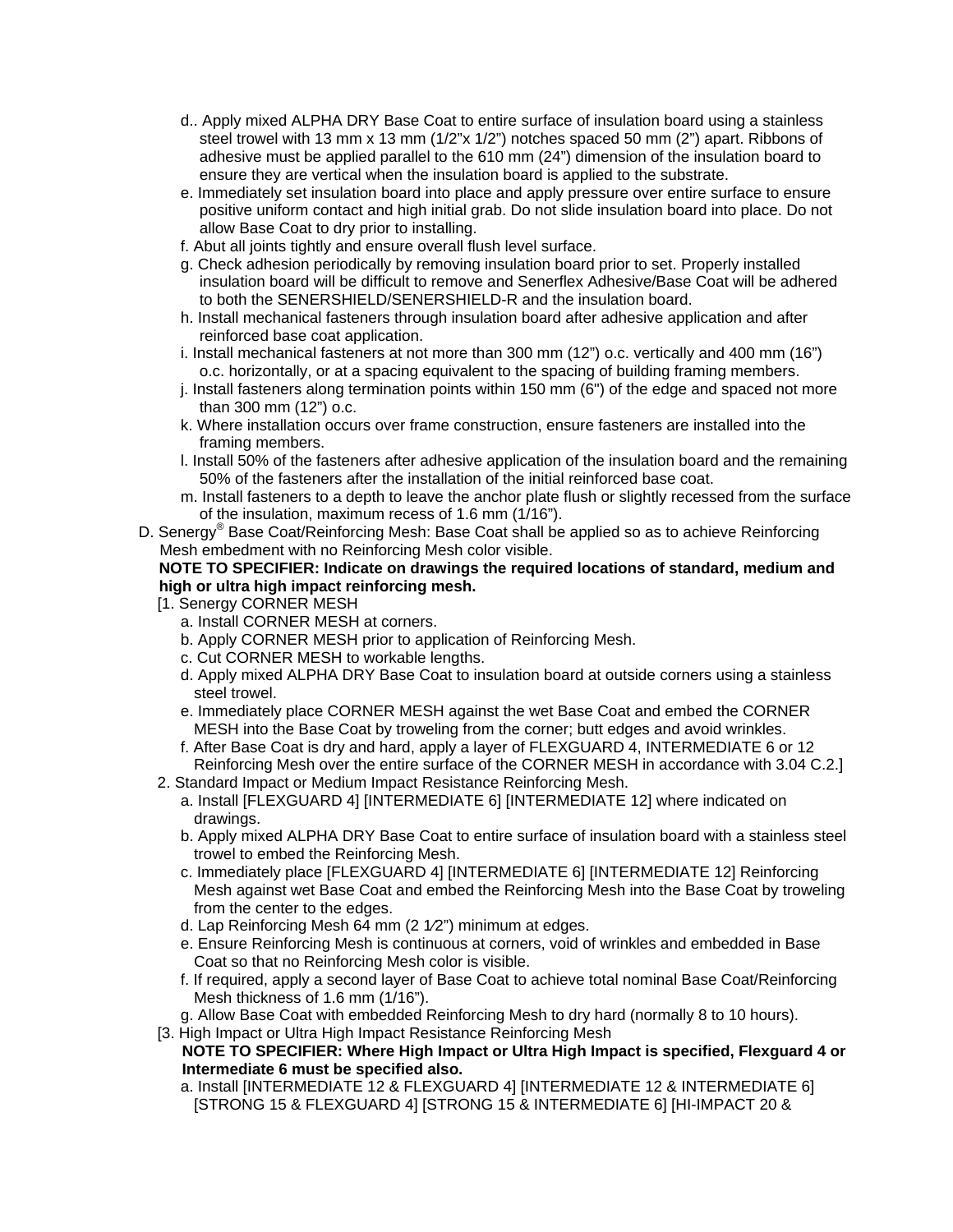FLEXGUARD 4] [HIIMPACT 20 & INTERMEDIATE 6] Reinforcing Mesh where indicated on drawings.

- b. Apply mixed ALPHA DRY Base Coat to entire surface of insulation board with a stainless steel trowel to embed the Reinforcing Mesh.
- c. Immediately place [INTERMEDIATE 12] [STRONG 15] [HI-IMPACT 20] Reinforcing Mesh against wet Base Coat and embed the Reinforcing Mesh into the Base Coat by troweling from the center to the edges.
- d. Butt [INTERMEDIATE 12] [STRONG 15] [HI-IMPACT 20] Reinforcing Mesh at all adjoining edges; do not use to back wrap or bend around corners.
- e. Butt [INTERMEDIATE 12] [STRONG 15] [HI-IMPACT 20] Reinforcing Mesh at adjoining edges of CORNER MESH.
- f. Ensure Reinforcing Mesh is free of wrinkles and embedded in Base Coat so that no Reinforcing Mesh color is visible.
- g. After Base Coat with embedded Reinforcing Mesh is dry and hard (normally 8 to 10 hours), apply a layer of [FLEXGUARD 4] [INTERMEDIATE 6] Reinforcing Mesh over the entire surface in accordance with 3.04 D.2 to achieve total nominal Base Coat/ Reinforcing Mesh thickness of 2.4 mm (3/32").]
- E. Final Base Coat
	- 1. Spot all exposed fasteners (fasteners on outside of reinforced base coat) with mixed ALPHA DRY Base Coat prior to application of final layer of ALPHA DRY Base Coat. Multiple coats of Base Coat may be required to achieve a flat surface.
- [F. Senergy [ASAP] [COLOR COAT]
	- 1. Apply material to the Base Coat/Reinforcing Mesh in sealant joints with a high-quality, latex-type paintbrush.
	- 2. Work material continuously until a uniform appearance is obtained.
	- 3. Allow to dry thoroughly (approximately 24 hours) prior to application of sealant primer and sealant.]
	- [4. Senergy TINTED PRIMER
		- a. Apply TINTED PRIMER to the Base Coat/Reinforcing Mesh with a sprayer, 10 mm (3⁄8") nap roller, or good quality latex paint brush at a rate of approximately 3.6–6.1  $m^2$  per liter (150–250 ft<sup>2</sup> per gallon).
		- b. TINTED PRIMER shall be dry to the touch before proceeding to the Senergy Finish Coat application.]
- G. Senergy Finish Coat
	- [1. SENERFLEX® FINISH: [CLASSIC] [FINE] [TEXTURE] [COARSE] [SAHARA] [BELGIAN LACE] [ENCAUSTO VERONA] [METALLIC].
	- OR -
	- [1. SILCOAT® Finish: [CLASSIC] [FINE] [TEXTURE] [SAHARA] [BELGIAN LACE].
		- a. Apply Finish directly to the Base Coat with a clean, stainless steel trowel.
		- b. Apply and level Finish during the same operation to minimum obtainable thickness consistent with uniform coverage.
		- c. Maintain a wet edge on Finish by applying and texturing continually over the wall surface.
		- d. Work Finish to corners, joints or other natural breaks and do not allow material to set up within an uninterrupted wall area.
		- e. Float Finish to achieve final texture.
	- [2. [AURORA TC-100] [BOREALIS] Finish Coat
		- a. Apply TINTED PRIMER to substrate in accordance with current Senergy TINTED PRIMER product bulletin.
		- b. TINTED PRIMER shall be of corresponding color for selected [AURORA TC-100] [BOREALIS] Finish color. Allow TINTED PRIMER to dry to the touch before proceeding to [AURORA TC-100] [BOREALIS] Finish application.
		- c. Apply a tight coat of Finish with a clean, stainless steel trowel.
		- d. Maintain a wet edge on Finish by applying and leveling continually over the wall surface.
		- e. Work Finish to corners, joints or other natural breaks and do not allow material to set up within an uninterrupted wall area. Allow first coat to set until surface is completely dry prior to applying a second coat of Finish.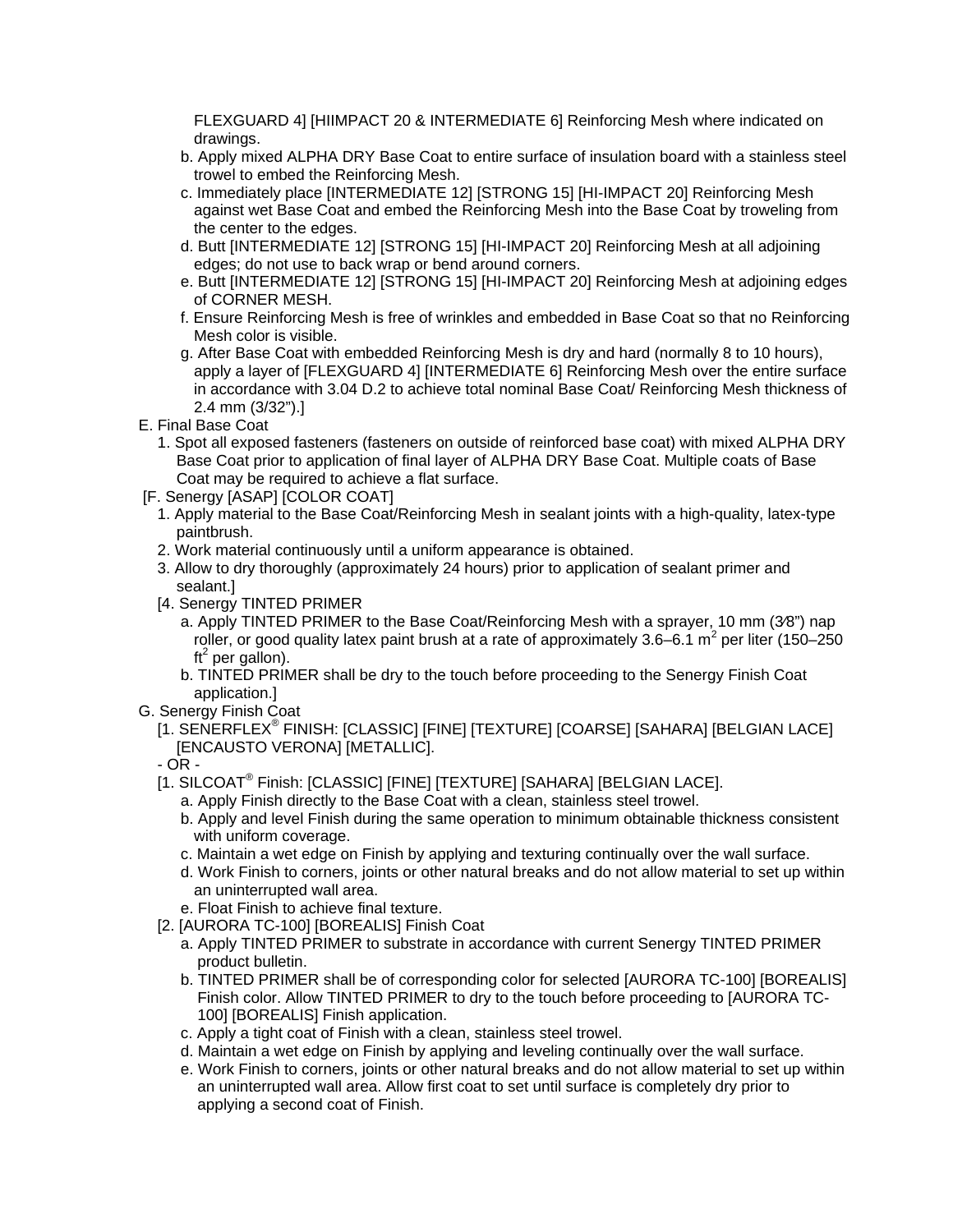- f. For a smooth appearance, use a stainless steel trowel and apply the second coat of Finish. Achieve final texture using circular motions.
- g. For a textured appearance, apply the second coat of Finish using a spray gun and hopper. Double-back to achieve final texture.
- h. Total thickness of Finish shall be approximately 1.6 mm (1/16").
- [3. AURORA STONE Finish
	- a. Apply TINTED PRIMER to substrate in accordance with current Senergy® TINTED PRIMER product bulletin.
	- b. TINTED PRIMER shall be of corresponding color for selected AURORA STONE Finish color. Allow TINTED PRIMER to dry to the touch before proceeding to AURORA STONE Finish application.
	- c. Apply a coat of AURORA STONE Finish using a spray gun and hopper, maintaining a wet edge. Work to corners, joints or other natural breaks and do not allow material to set up within an uninterrupted wall area.
	- d. Allow first coat of AURORA STONE Finish to set until surface is completely dry prior to applying a second coat of AURORA STONE Finish.
	- e. Apply a second coat of AURORA STONE Finish using a spray gun and hopper; double back to achieve final texture.
	- f. Thickness of AURORA STONE Finish may vary between 1.6 mm (1/16") and 3.2 mm (1/8"), depending upon texture.

**Note: Spraying of AURORA STONE Finish should be in the same manner and direction and by the same mechanic on a particular elevation or project whenever possible, to maintain a uniform appearance. Maintain consistent air pressure to minimize texture variations. Stator or rotor design pumps are not recommended.]** 

- [4. ALUMINA™ Finish Coat
	- a. Apply TINTED PRIMER to substrate in accordance with current Senergy® TINTED PRIMER product bulletin. TINTED PRIMER shall be of corresponding color for selected [ALUMINA™] Finish color. Allow TINTED PRIMER to dry to the touch before proceeding to [ALUMINA™] Finish application.
	- b. Apply a tight coat of Finish with a clean, stainless steel trowel.
	- c. Maintain a wet edge on Finish by applying and leveling continually over the wall surface.
	- d. Work Finish to corners, joints or other natural breaks and do not allow material to set up within an uninterrupted wall area. Allow first coat to set until surface is completely dry prior to applying a second coat of Finish.
	- e. Use a stainless steel trowel and apply the second coat of Finish. Achieve final texture using circular motions.
	- f. Total thickness of Finish may be between 1.6 mm (1/16") and 3.2 mm (1/8").
- [H. BASF Wall System's ANTICOGLAZE™:
	- 1. Apply BASF Wall System's ANTICOGLAZE™ in accordance with recommendations contained in current product literature.]

### **3.05 CLEANING**

- A. Clean work under provisions of Section [01 74 00] [ ].
- B. Clean adjacent surfaces and remove excess material, droppings, and debris.

## **3.06 PROTECTION**

- A. Protect base coat from rain, snow and frost for 48–72 hours following application.
- B. Protect installed construction under provisions of Section [01 76 00] [ ].